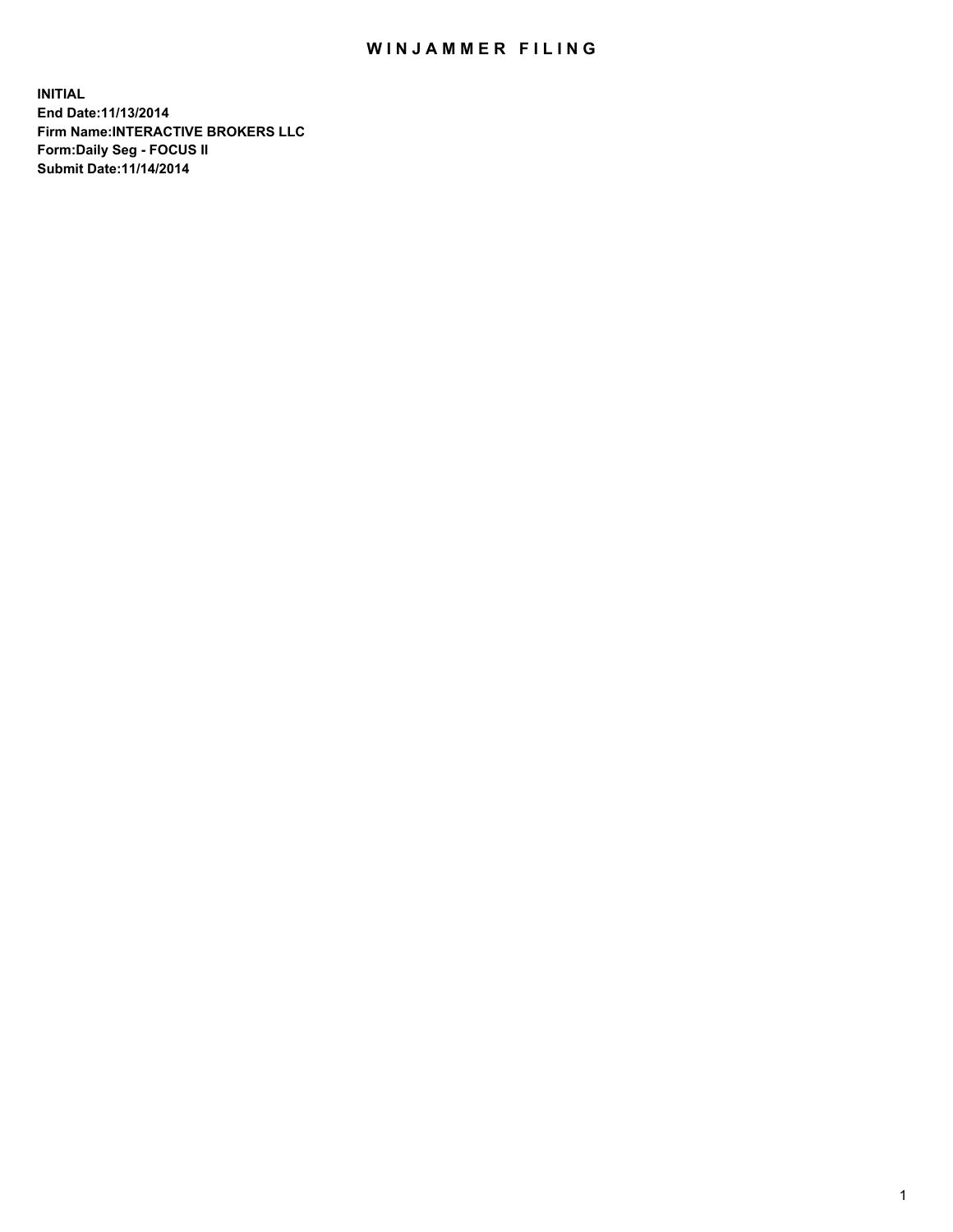## **INITIAL End Date:11/13/2014 Firm Name:INTERACTIVE BROKERS LLC Form:Daily Seg - FOCUS II Submit Date:11/14/2014 Daily Segregation - Cover Page**

| Name of Company<br><b>Contact Name</b><br><b>Contact Phone Number</b><br><b>Contact Email Address</b>                                                                                                                                                                                                                          | <b>INTERACTIVE BROKERS LLC</b><br><b>Michael Ellman</b><br>203-422-8926<br>mellman@interactivebrokers.co<br>$m$ |
|--------------------------------------------------------------------------------------------------------------------------------------------------------------------------------------------------------------------------------------------------------------------------------------------------------------------------------|-----------------------------------------------------------------------------------------------------------------|
| FCM's Customer Segregated Funds Residual Interest Target (choose one):<br>a. Minimum dollar amount: ; or<br>b. Minimum percentage of customer segregated funds required:% ; or<br>c. Dollar amount range between: and; or<br>d. Percentage range of customer segregated funds required between:% and%.                         | <u>0</u><br>0<br>155,000,000 245,000,000<br>0 <sub>0</sub>                                                      |
| FCM's Customer Secured Amount Funds Residual Interest Target (choose one):<br>a. Minimum dollar amount: ; or<br>b. Minimum percentage of customer secured funds required:% ; or<br>c. Dollar amount range between: and; or<br>d. Percentage range of customer secured funds required between:% and%.                           | <u>0</u><br>0<br>80,000,000 120,000,000<br>0 <sub>0</sub>                                                       |
| FCM's Cleared Swaps Customer Collateral Residual Interest Target (choose one):<br>a. Minimum dollar amount: ; or<br>b. Minimum percentage of cleared swaps customer collateral required:% ; or<br>c. Dollar amount range between: and; or<br>d. Percentage range of cleared swaps customer collateral required between:% and%. | $\overline{\mathbf{0}}$<br>$\underline{\mathbf{0}}$<br>0 <sub>0</sub><br>0 <sub>0</sub>                         |
| Current ANC:on<br><b>Broker Dealer Minimum</b><br>Debit/Deficit - CustomersCurrent AmountGross Amount<br>Domestic Debit/Deficit<br>Foreign Debit/Deficit                                                                                                                                                                       | 2,486,180,085 13-NOV-2014<br>378,707,592<br>5,316,499<br>4,324,436 0                                            |
| Debit/Deficit - Non CustomersCurrent AmountGross Amount<br>Domestic Debit/Deficit<br>Foreign Debit/Deficit<br>Proprietary Profit/Loss<br>Domestic Profit/Loss                                                                                                                                                                  | 0 <sub>0</sub><br>0 <sub>0</sub><br><u>0</u>                                                                    |
| Foreign Profit/Loss<br>Proprietary Open Trade Equity<br>Domestic OTE<br>Foreign OTE<br><b>SPAN</b><br><b>Customer SPAN Calculation</b>                                                                                                                                                                                         | <u>0</u><br><u>0</u><br><u>0</u><br>1,129,906,169                                                               |
| Non-Customer SPAN Calcualation<br><b>Proprietary Capital Charges</b><br>Minimum Dollar Amount Requirement<br>Other NFA Dollar Amount Requirement                                                                                                                                                                               | 32,435,812<br><u>0</u><br>20,000,000 [7465]<br>21,536,771 [7475]                                                |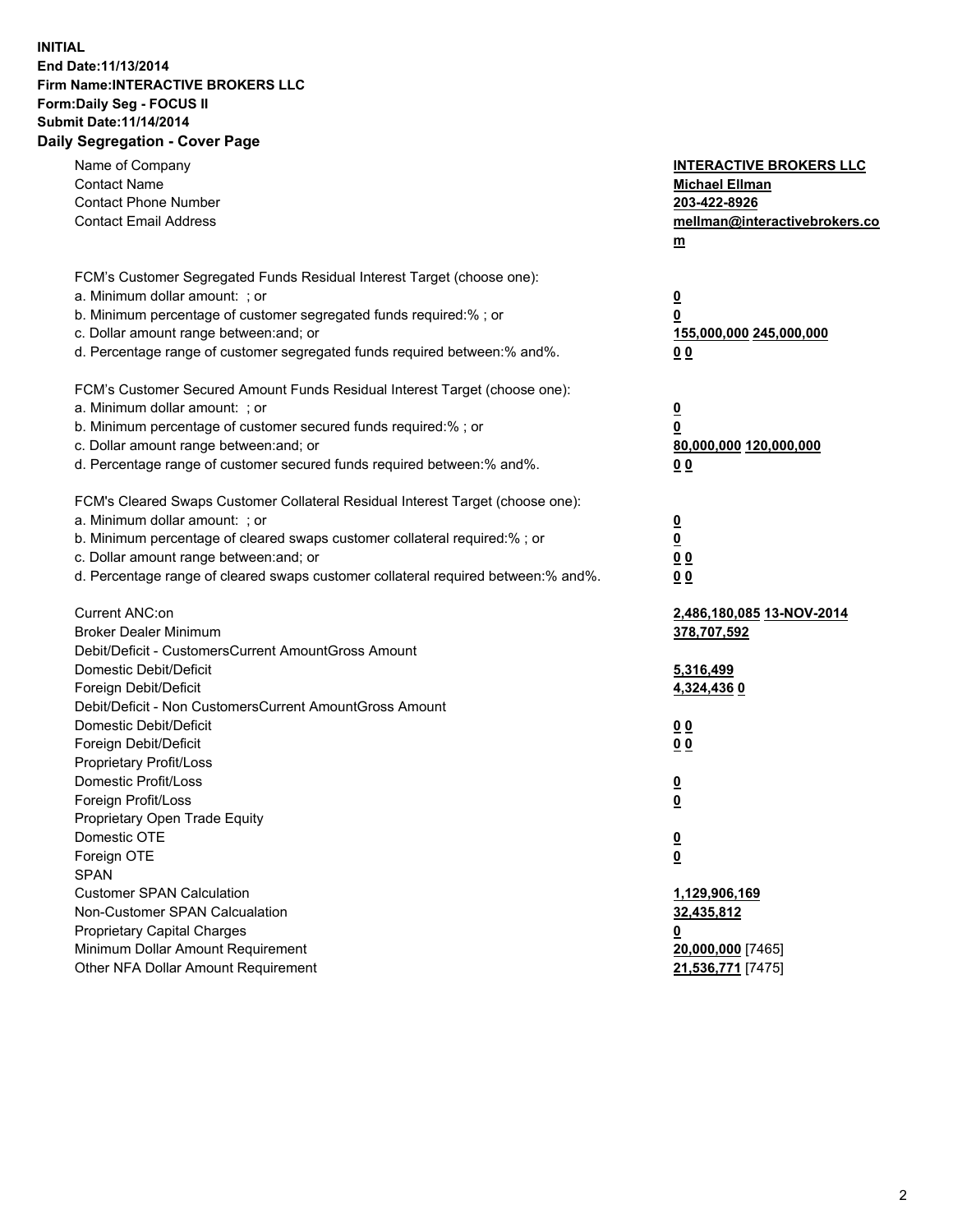## **INITIAL End Date:11/13/2014 Firm Name:INTERACTIVE BROKERS LLC Form:Daily Seg - FOCUS II Submit Date:11/14/2014 Daily Segregation - Secured Amounts**

| -616,493 [7735] 77,378,749 [7740] |
|-----------------------------------|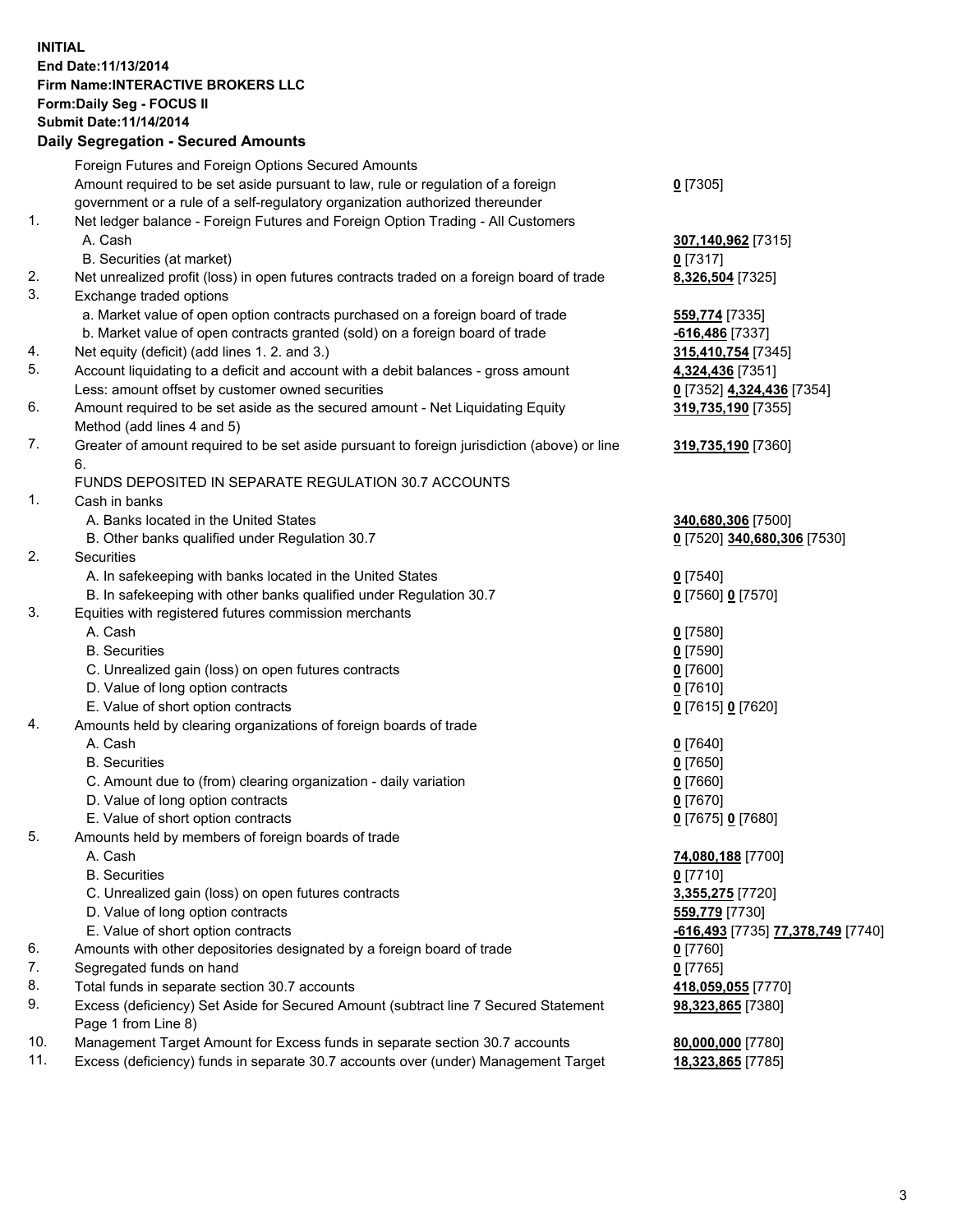**INITIAL End Date:11/13/2014 Firm Name:INTERACTIVE BROKERS LLC Form:Daily Seg - FOCUS II Submit Date:11/14/2014 Daily Segregation - Segregation Statement** SEGREGATION REQUIREMENTS(Section 4d(2) of the CEAct) 1. Net ledger balance A. Cash **2,385,770,582** [7010] B. Securities (at market) **0** [7020] 2. Net unrealized profit (loss) in open futures contracts traded on a contract market **-45,097,732** [7030] 3. Exchange traded options A. Add market value of open option contracts purchased on a contract market **126,045,139** [7032] B. Deduct market value of open option contracts granted (sold) on a contract market **-200,634,170** [7033] 4. Net equity (deficit) (add lines 1, 2 and 3) **2,266,083,819** [7040] 5. Accounts liquidating to a deficit and accounts with debit balances - gross amount **5,316,499** [7045] Less: amount offset by customer securities **0** [7047] **5,316,499** [7050] 6. Amount required to be segregated (add lines 4 and 5) **2,271,400,318** [7060] FUNDS IN SEGREGATED ACCOUNTS 7. Deposited in segregated funds bank accounts A. Cash **348,963,908** [7070] B. Securities representing investments of customers' funds (at market) **1,191,063,683** [7080] C. Securities held for particular customers or option customers in lieu of cash (at market) **0** [7090] 8. Margins on deposit with derivatives clearing organizations of contract markets A. Cash **9,976,407** [7100] B. Securities representing investments of customers' funds (at market) **79,529,626** [7110] C. Securities held for particular customers or option customers in lieu of cash (at market) **0** [7120] 9. Net settlement from (to) derivatives clearing organizations of contract markets **-1,664,053** [7130] 10. Exchange traded options A. Value of open long option contracts **648,627** [7132] B. Value of open short option contracts **-5,895,937** [7133] 11. Net equities with other FCMs A. Net liquidating equity **-18,164,680** [7140] B. Securities representing investments of customers' funds (at market) **869,978,801** [7160] C. Securities held for particular customers or option customers in lieu of cash (at market) **0** [7170] 12. Segregated funds on hand **0** [7150] 13. Total amount in segregation (add lines 7 through 12) **2,474,436,382** [7180] 14. Excess (deficiency) funds in segregation (subtract line 6 from line 13) **203,036,064** [7190] 15. Management Target Amount for Excess funds in segregation **155,000,000** [7194]

16. Excess (deficiency) funds in segregation over (under) Management Target Amount Excess

**48,036,064** [7198]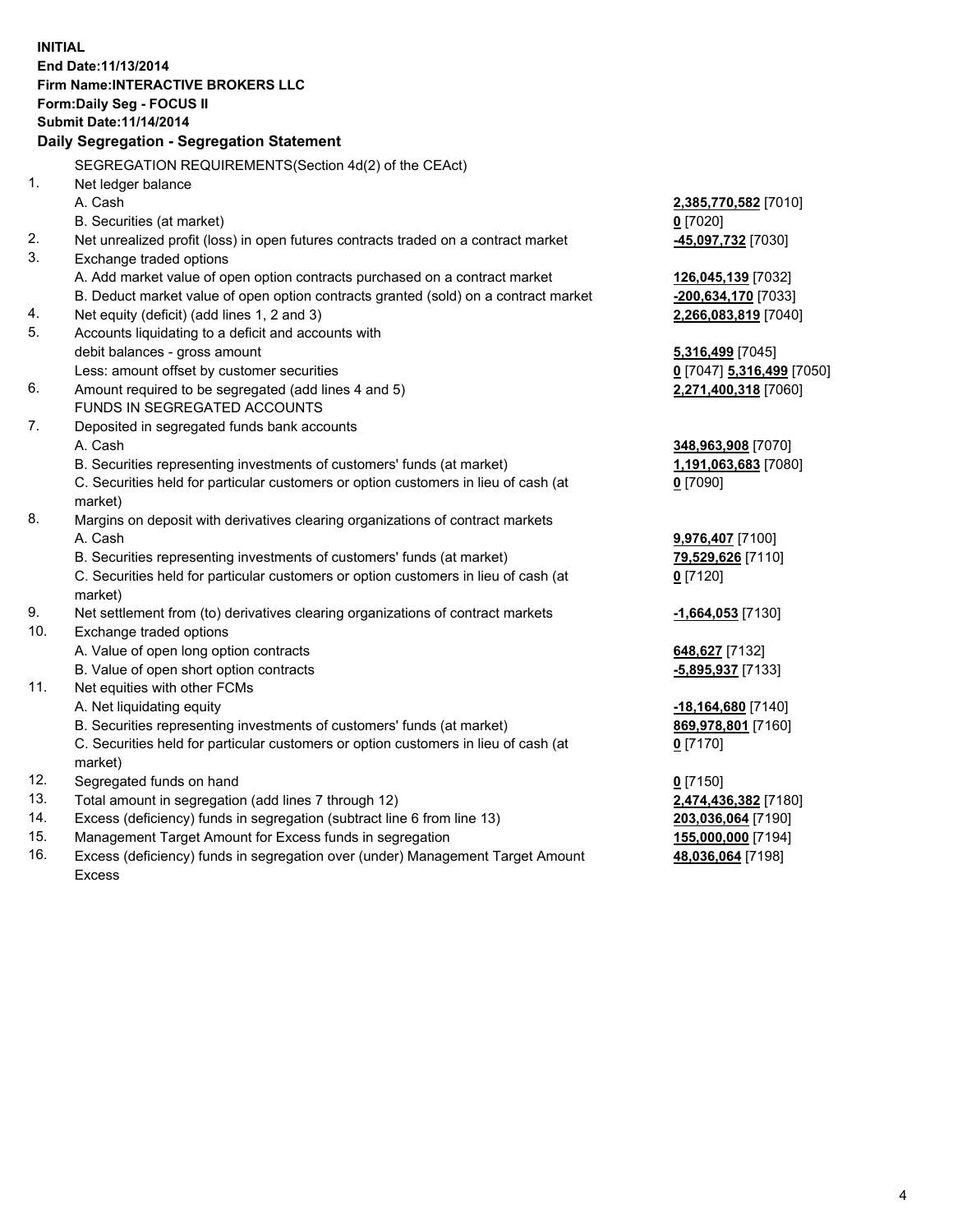## **INITIAL End Date:11/13/2014 Firm Name:INTERACTIVE BROKERS LLC Form:Daily Seg - FOCUS II Submit Date:11/14/2014 Daily Segregation - Supplemental**

| $\overline{\phantom{a}}$ | Total gross margin deficiencies - Segregated Funds Origin                                                                        | 1,131,966 [9100] |
|--------------------------|----------------------------------------------------------------------------------------------------------------------------------|------------------|
| $\blacksquare$           | Total gross margin deficiencies - Secured Funds Origin                                                                           | 194,703 [9101]   |
| $\blacksquare$           | Total gross margin deficiencies - Cleared Swaps Customer Collateral Funds Origin                                                 | $0$ [9102]       |
| $\sim$                   | Total gross margin deficiencies - Noncustomer and Proprietary Accounts Origin                                                    | 0 [9103]         |
| $\blacksquare$           | Total number of accounts contributing to total gross margin deficiencies - Segregated<br>Funds Origin                            | 8 [9104]         |
| $\blacksquare$           | Total number of accounts contributing to total gross margin deficiencies - Secured<br>Funds Origin                               | $2$ [9105]       |
| $\overline{\phantom{a}}$ | Total number of accounts contributing to the total gross margin deficiencies - Cleared<br>Swaps Customer Collateral Funds Origin | $0$ [9106]       |
| $\overline{\phantom{a}}$ | Total number of accounts contributing to the total gross margin deficiencies -<br>Noncustomer and Proprietary Accounts Origin    | $0$ [9107]       |
| Ξ.                       | Upload a copy of the firm's daily margin report the FCM uses to issue margin calls<br>which corresponds with the reporting date. |                  |

11.13.2014 Commodity Margin Deficiency Report.xls